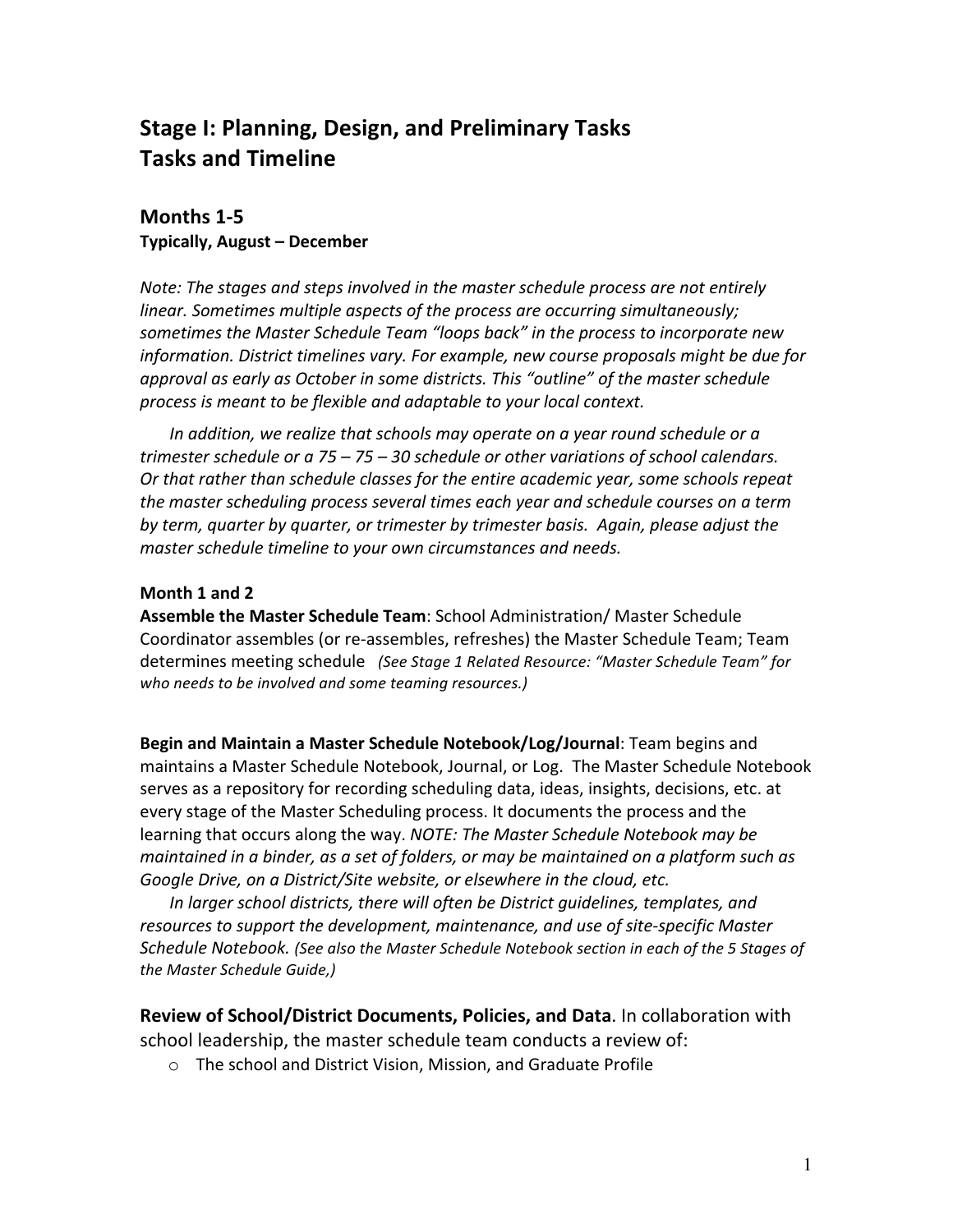- $\circ$  Any policies and data involving information needed for master schedule development
- $\circ$  Existing and potential staffing
- $\circ$  The bell schedule and school calendar and any district bell schedule and calendar parameters
- $\circ$  District master schedule expectations, guidelines, timeline, and parameters
- $\circ$  Site-specific information (school profile, Expected Student Learning Results (ESLRs), Single School Plan for Student Achievement action plan and budget; staff roster and credentials; map of classrooms; other existing and potential instructional facilities)
- $\circ$  Site-specific student data and student achievement indicators, including: student enrollment, % of Special Education students; % English Language Learners; % GATE students; attendance, graduation rates; results of State, District, and site assessments of learning; other measures of progress toward college and career readiness, etc.
- o Curriculum:

§

- Team reviews the District/site Framework for Learning and Teaching (What is the district's/school's vision for learning and teaching? How will the master schedule best support this vision?); Site-specific instructional program (including existing and emerging Pathway Programs of Study, course offerings, instructional priorities)
- Team works with administration and teachers to determine which courses will be offered in the new schedule (existing courses that will be continued to be offered, existing courses that will be discontinued or "shelved" for the coming year, new course offerings, etc.)
- Team supports process to develop new course descriptions and to submit any new or revised course offerings for appropriate approvals and inclusion in high school course catalog, programs of study (if appropriate), etc.
- $\circ$  The Team researches and reviews site-specific opportunities, parameters, and constraints that may impact the master schedule.
- $\circ$  The Team researches and reviews existing and emerging Pathways/ Academies/ SLCs and identifies their scheduling preferences, requests, and needs, including interdisciplinary team-teaching needs and common planning time needs.
- $\circ$  The Team researches and reviews existing and emerging Department scheduling preferences, requests, and needs.
- $\circ$  The Team determines questions that need to be answered and a process for gathering the information needed to make fair decisions.
- Master Schedule Team supports/collaborates with Leadership Team and/or School Site Council to make or affirm decisions regarding school vision/mission and pathway programs of study, courses that the school plans to offer, student day, and bell schedule and identifies any changes needed for the following school year: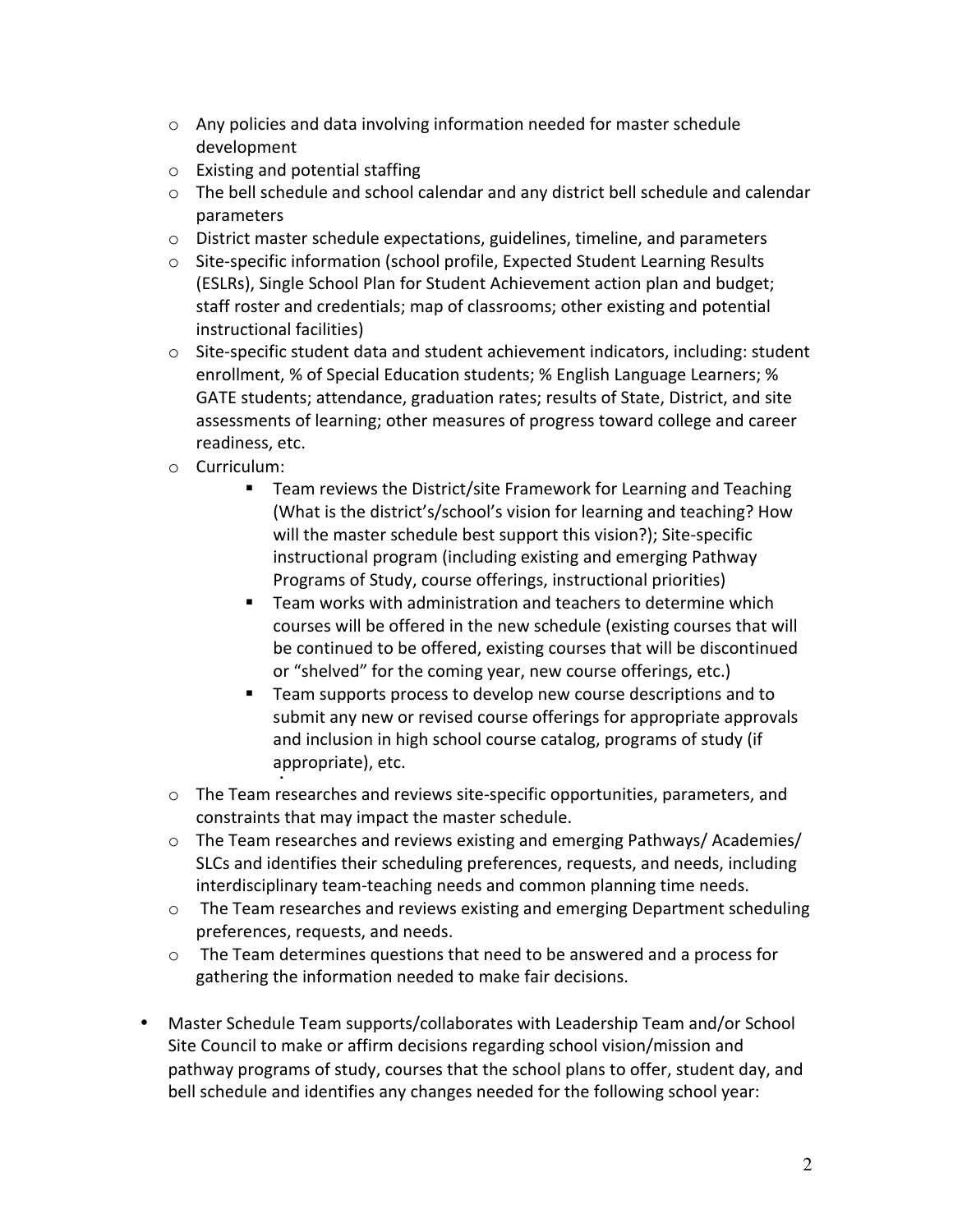- **EXEL THE SET IS EXEL THE SET IS NOTE THE SET IS NOTE:** Review and/or Choose Structural Options for  $\overline{a}$ **learning and teaching** – Semester 1, Semester 2; Trimesters, A/B or other Rotational, Interdisciplinary, etc.
- **Review/Determine Bell and Lunch Schedules that best support school's vision for learning and teaching.** (See over 15 different sets of bell schedule examples in the Bell Schedule sub-section of the All Resources section of this Guide)

**Review of Current Master Schedule and Development Process: Team reviews** the current master schedule, last year's master schedule design and development process, and maps out tasks.

• Team reconsiders what worked for the present school year's master schedule and **master schedule development process**. What are the strengths of the current master schedule and its development process? What can be improved upon?

The Master Schedule Team:

- $\circ$  Analyzes causes of any real or perceived weaknesses in the master schedule and makes a plan to address these in the new schedule development process.
- o Surveys or meets with SLC leads, department chairs, counselors, teachers and students re effectiveness of the master schedule. Stakeholders help to identify strengths and weaknesses of the schedule and make recommendations to the Master Schedule Team.
- $\circ$  Provides written report on master schedule process and product to School Leadership Team.
- Develop Draft of Site-specific Master Schedule Timeline and Master Schedule **Development Plan**: Team develops a site-specific Master Schedule Timeline and Development Plan/Action Plan.
	- $\circ$  Timeline and Master Schedule Development Plan include all activities which need to occur in the scheduling process; person/s responsible for each of these activities; and dates of completion for each activity. As appropriate, measures of success are also included.
	- $\circ$  Master Schedule Team meets with counselors to develop consensus around master schedule process, roles and responsibilities.
- **Establish Guiding Principles**: Team works with faculty and staff (including counselors, registrar, administration, etc.) to establish a set of guiding principles for the Master Schedule. For example:
	- $\circ$  A student-centered, learning-focused approach in which student learning needs and personalization of learning come first
	- $\circ$  An equitable schedule which supports access to challenging courses for all students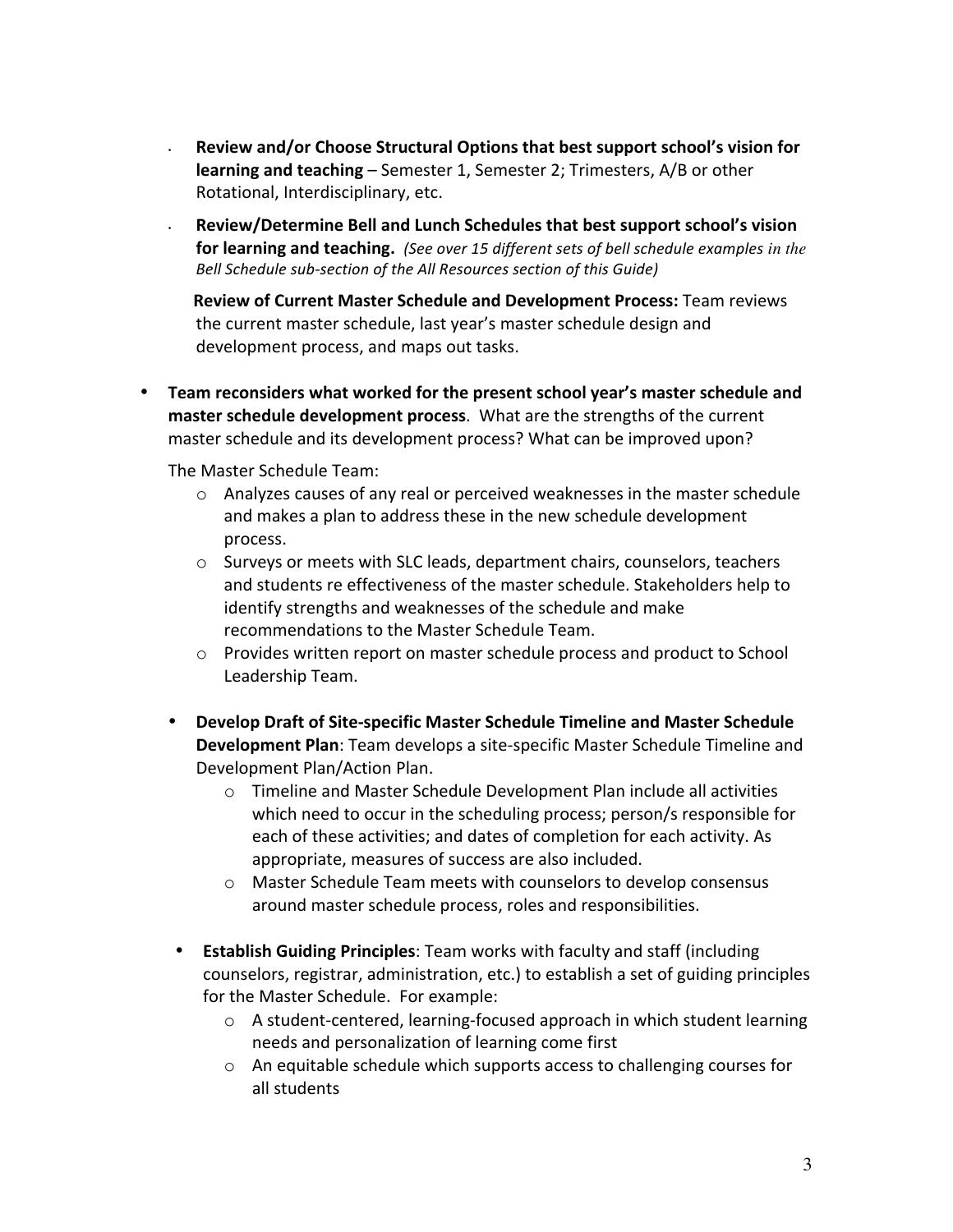- $\circ$  A schedule that prioritizes pathways/academies as the way to create the necessary conditions for student success and supports pure student cohorts and common planning time for pathway teaching teams.
- $\circ$  An inclusive, open, transparent process that incorporates input from all stakeholders
- **Establish Master Schedule Priorities**: Team works with faculty and staff (including counselors, registrar, administrators, etc.) to establish priorities for the Master Schedule. For example:
	- $\circ$  Every student enrolled in a college and career pathway that reflects the diversity of the school as a whole
	- $\circ$  To the extent possible, pure student cohorts in pathway courses
	- $\circ$  Time for students to engage in inquiry-based projects and other forms of deeper learning
	- $\circ$  Time for each interdisciplinary teacher team to work as a collaborative community of practice and for teachers to be deeper learners
	- $\circ$  Inclusion of special education students and English Language Learners
- **Engage faculty and other Stakeholders:** 
	- $\circ$  Team makes a presentation to administration, faculty, and staff and engages them in a dialogue to agree on guiding principles
	- $\circ$  Team listens to scheduling concerns and develops a process for resolving conflicts and sharing master scheduling decisions
	- $\circ$  Based on input from stakeholders, Team revises, refines and shares Master Schedule Timeline and Master Schedule Development Plan
	- $\circ$  If appropriate Conduct teacher and student interest surveys

## *Counselor Sidebar:*

*Counselors review Senior Credit Analysis Reports that are inclusive of credits earned in* summer school, etc.; Counselors double-check every senior's credits and current student course enrollments. Counselors make any needed course changes or *adjustments so that every senior is "on track" for graduation.* 

*Counselors review Courses Previously Passed reports for grades 9-12 that are inclusive* of summer credits earned. Counselors make changes to student schedules as needed.

*Counselors review transcripts for any missing or incomplete grades. Follow up.* 

*Counselors meet with students as needed regarding "credit recovery" options.* Counselors work with students to access Dual Enrollment opportunities.

• Team reviews recent history of student enrollment trends, annual District staffing allocations, and first term staffing adjustments based on actual student enrollments (maintain this information over time in Master Schedule Notebook)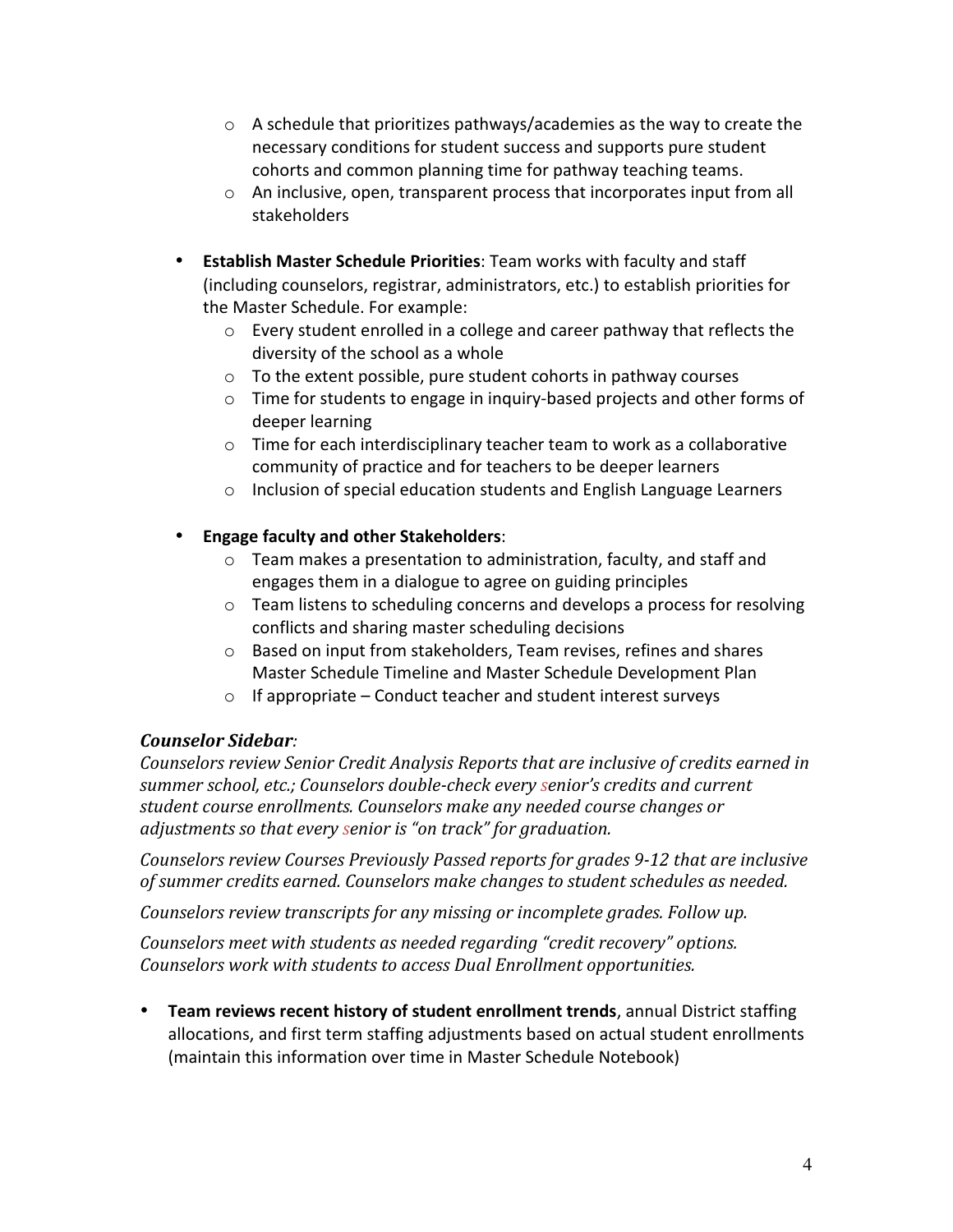- Team begins initial staffing discussions (FTEs and staffing ratios) with district office, including data officials
- (As appropriate) Team either discusses any staffing parameters (class size, # of teaching preparations, etc.) with teacher union representatives or provides written input to the principal that is shared with the District for discussions with the teachers' union, and other stakeholders.

### **Months 2-3**

Team meets with Principal and other administrators as appropriate to further review current course offerings and to reconsider/double-check any new or emerging course offerings and needs.

Team meets with Pathway/Academy/SLC leads, department heads, and counselors to review the master schedule development plan and to surface any proposed course offerings for the coming year

Pathway/Academy/SLC leads meet with their teams and department heads meet with department faculty to discuss possible course offerings and teaching assignments

Pathways/Academies/SLCs/ departments consider or reconsider possible course changes

Team involves students (and possibly parents) in providing input to proposed course offerings, especially courses for new Pathways/Academies/SLCs

Team involves industry and postsecondary partners in providing input to proposed course offerings, especially courses for Pathways/Academies/SLCs

Team researches and reviews any Site, District, ROP (Regional Occupational Programs), NCAA (National Collegiate Athletic Association), and University (as appropriate) course approval processes

Team supports teachers in the development of new courses, including course descriptions, outlines, and other course documentation needed for various course approvals. 

### **Months 4-5**

Team follows or supports others in following the prescribed process to obtain official approval for any new or revised courses from site and district or other entities such as the Regional Occupations Program, National Collegiate Athletic Association, and the State University system (as appropriate)

Team follows or supports others in following prescribed process to update official list of college preparatory and career-technical courses